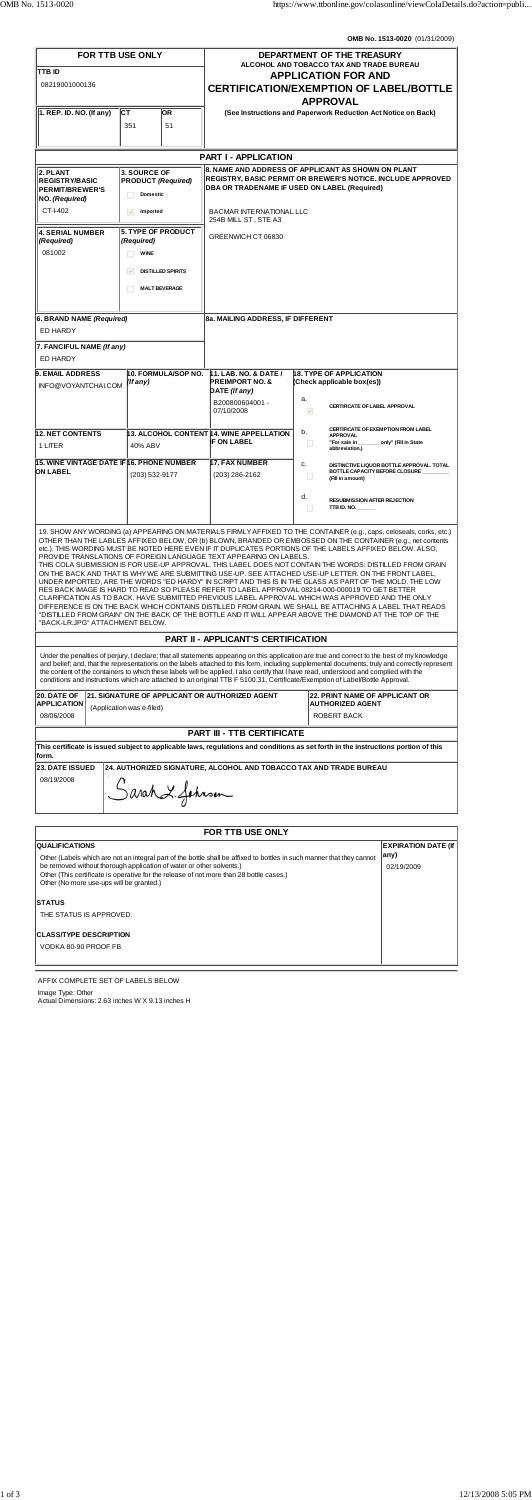

## Image Type: Other Actual Dimensions: 2.38 inches W X 8.63 inches H



Image Type: Back Actual Dimensions: 2.63 inches W X 9.13 inches H